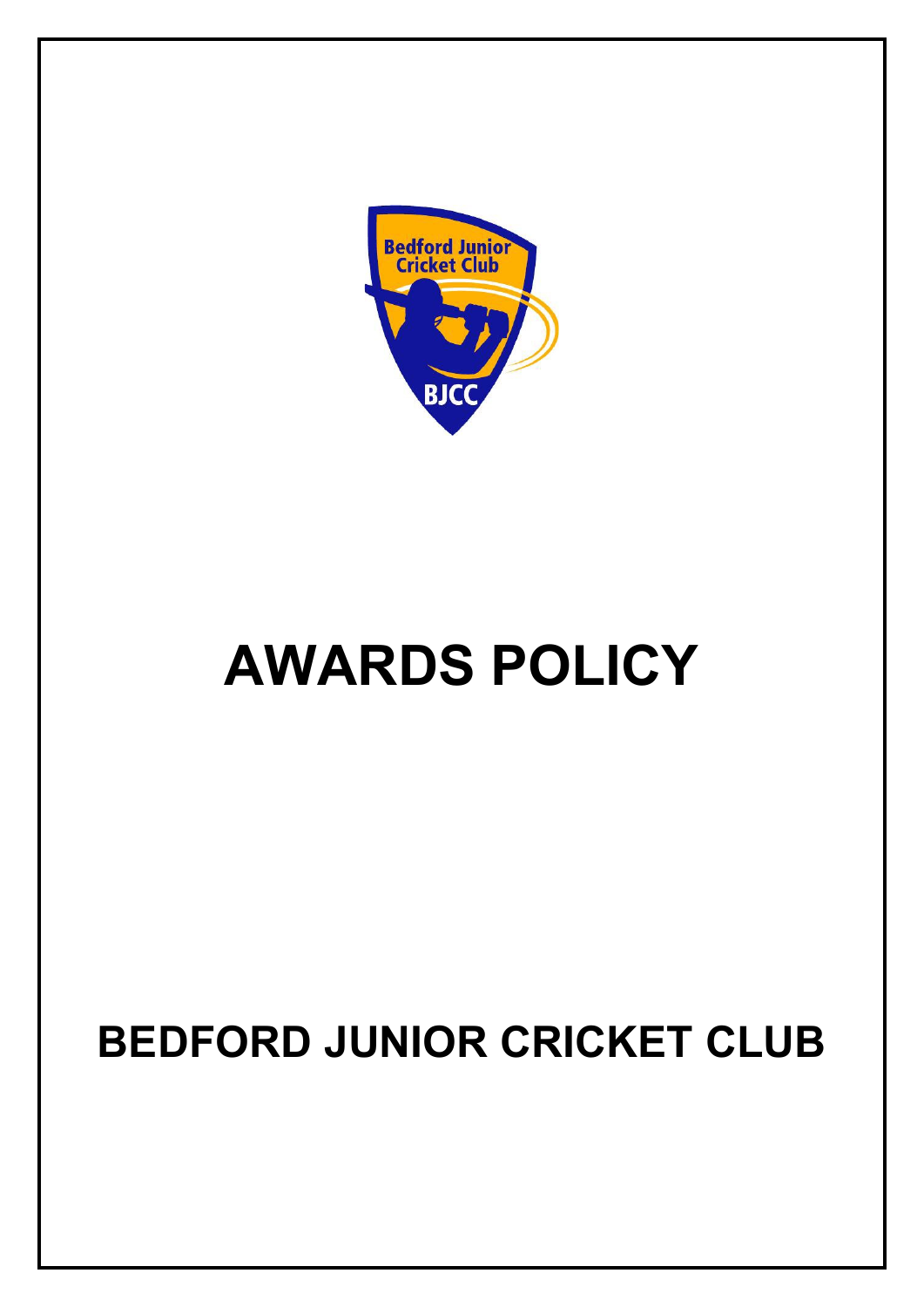# **1. INTRODUCTION**

Bedford Junior Cricket Club (BJCC) acknowledges that its playing members should be duly recognised for their achievements and commitment during the course of the regular fixtured season which is not inclusive, unless otherwise stated, of 'Finals Matches'.

# **2. PURPOSE**

It is the purpose of this policy to ensure the BJCC maintains consistency and fairness in how award recipients are chosen and the number and types of awards given are appropriate to each team and/or individual.

# **3. DEFINITIONS**

'*BJCC Office Bearers*' consists of both management committee and sub-committee members appointed the following roles: President, Vice-President, Treasurer, Secretary, Registrar, Girls' Cricket Coordinator, Blasters Coordinator, Coaching Coordinator, Child Safety Officer, Assets Coordinator and General Committee Member.

'*Blasters*' shall consist of both Junior and Master Blasters. Blasters are individuals who are fully registered to the BJCC and the current recognised national Cricket Blast program.

'*Central Junior Cricket Association (CJCA)*' is the recognised district level of cricket administration incorporating the BJCC.

'*Committee Meeting*' is a scheduled and documented meeting of the BJCC Office Bearers where discussions and decisions, by vote or general consensus, on matters of importance to the BJCC is held.

'*Cricket Australia*' is the recognised Australian national level of cricket administration.

'*Finals Matches*' are games signified by the letters 'SF' of 'GF' in MyCricket.

'*MyCricket*' (or its equivalent) is the officially recognised software program/application of Cricket Australia used for fixturing and to record/retain a player's statistics.

'*Participation Medal Teams*' shall consist of the following ages/groups:

- Blasters:
- Under 10's boys' teams:
- Under 11's boys' and girls' teams; and
- Under 12's boys' teams.

'*Playing Member*' refers to an individual person who is fully registered to the BJCC and either recognised as a participating Blasters' participant or recorded in MyCricket as a participating cricket player.

'*Regular Matches*' are games signified and occur numerically in MyCricket.

'*Rising Star Teams*' shall consist of the following ages/groups:

- Under 10's boys' teams; and
- Under 11's girls' teams.

'*Team*' a group of playing members as recognised by the CJCA and recorded as such in MyCricket.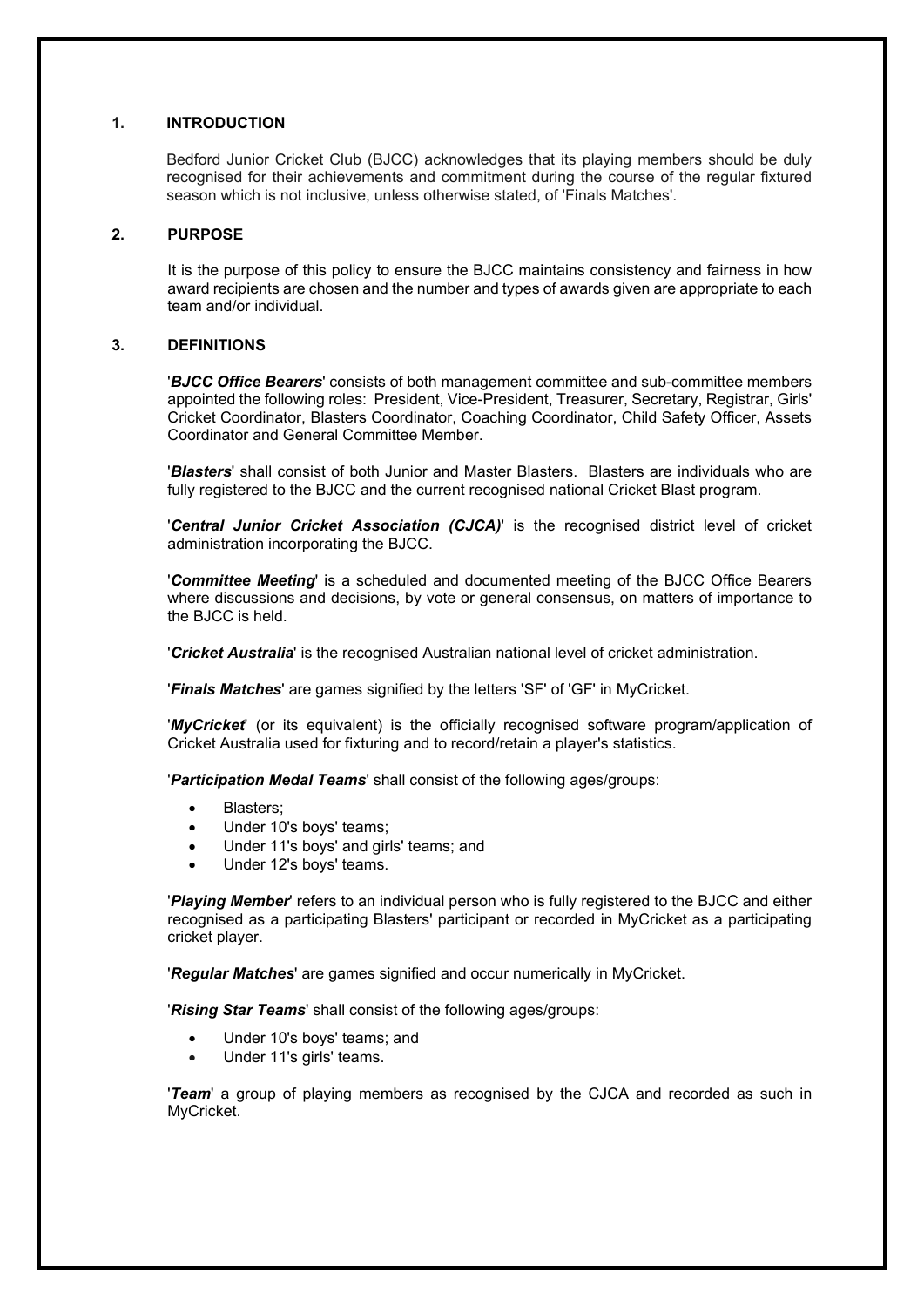'*Trophy Teams*' shall consist of the following ages/groups:

- Under 13's girls' and boys' teams;
- Under 14's boys' teams;
- Under 15's boys' and girls' teams:
- Under 16's boys' teams;
- Under 17's boys' teams; and
- Under 18's girls' teams.

# **4. POLICY**

BJCC Office Bearers may on occasion confer with coaches based on the criteria as documented from clauses 5 and 6. The '*Cec Coultas*' award can only be conferred by the BJCC Officer Bearers during a Committee Meeting and decided by secret ballot.

# **5. AWARDS**

# *5.1 Participation Medallions*

This award recognises a Playing Member's regular attendance at training, games and Blaster sessions. This award will be afforded to Playing Members of the Participation Medal Teams.

# *5.2 Rising Star*

This award recognises the Playing Member who, in the opinion of the coach and if required the BJCC Office Bearers, made significant contributions/improvements to themselves, the sport (cricket) in general and their team.

Coaches can make their decision on which Playing Member receives their rising star nomination based on, but not limited to, the following attributes: good sportsmanship towards opposition, officials and teammates; attendance at training and games; attention and adherence to coaching instructions; positive attitude toward all facets of the sport; encouragement and/or assistance to teammates; positive promotion of the sport and self-improvement.

Eligible recipients for this award are members of the Rising Star Teams only.

The process of determining the recipient of this award is as follows.

Coaches of the eligible teams are to submit a short-written submission to either the President, Vice-President, Secretary, Treasurer or Registrar of the BJCC outlining the reasons for their nomination. Nominations are limited to one Playing Member per eligible team.

In the event of a single eligible Rising Star Team, the coach's nomination will be the only determining factor.

In the event of multiple Rising Star Teams and nominations, the BJCC Office Bearers will vote at a Committee Meeting. In the event of a tied vote, the BJCC President will have the deciding vote to determine the recipient of this award.

# *5.3 Coach's Award*

This award recognises the Playing Member who, in the opinion of the coach of that particular team, made significant contributions/improvements to themselves, the sport in general and their team.

Coaches should make their decision on which Playing Member receives their 'coach's award' based on, but not limited to, the attributes as per the *Rising Star* award in clause 5.2.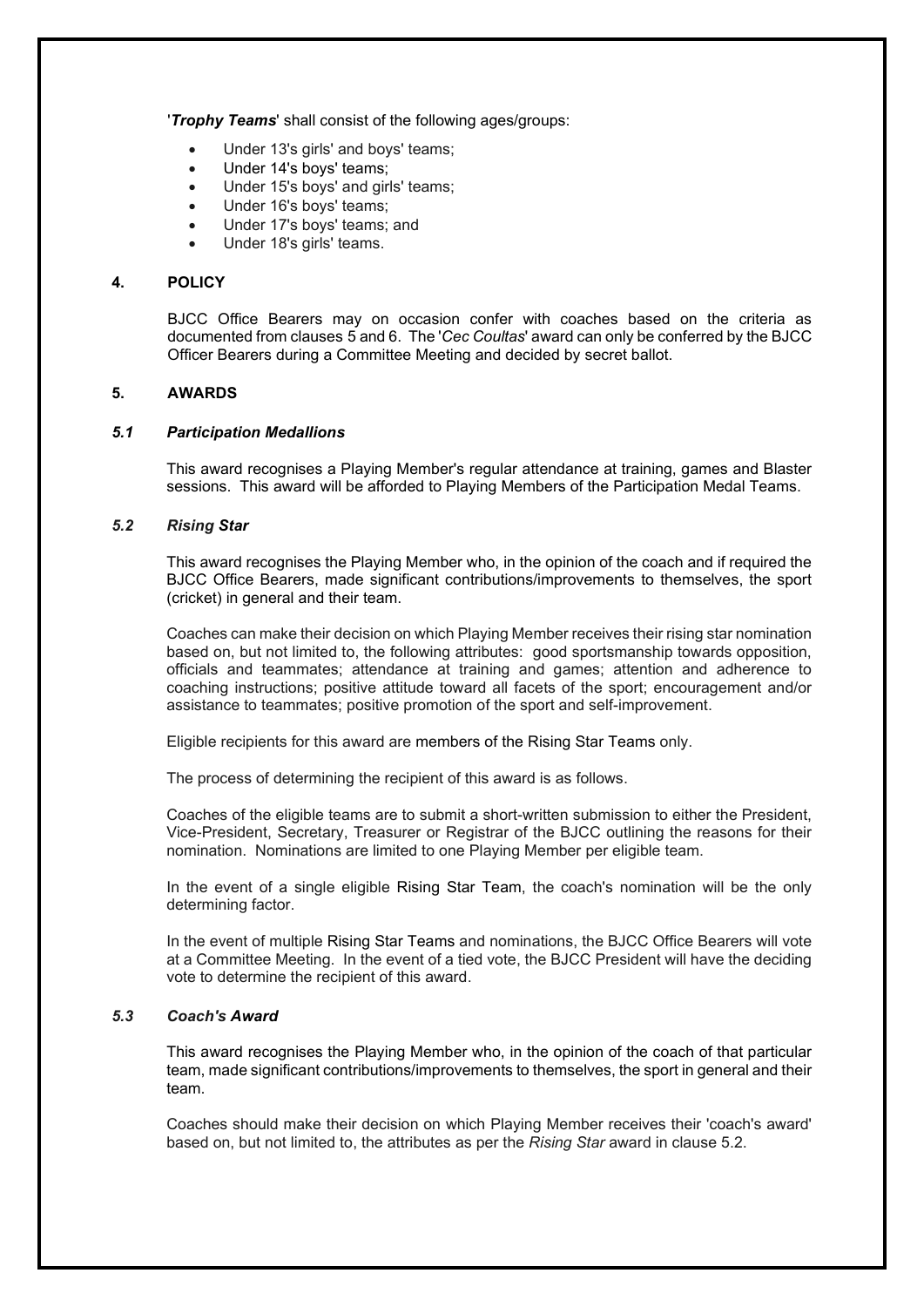BJCC Office Bearers remind coaches this is *not* a performance-based award and is a unique individual award that should be afforded to the Playing Member who demonstrates the aforementioned and other positive attributes.

This award is limited to one Playing Member per Trophy Team.

# *5.4 Top Team Batter and Bowler*

These awards recognise the Playing Member with regard to:

- (a) *Batting* who made the highest number of runs for their individual team; and
- (b) *Bowling* who took the highest number of wickets for their individual team.

In the event of a tie, the award will be awarded to the Playing Member with regard to:

- (a) *Batting - who has the best average (aggregate) of those tied, the highest average figure is the better;*
- (b) *Bowling - who has the best average (aggregate) of those tied, the lowest average figure is the better; and*

should results remain tied after this stage, multiple awards shall be awarded.

Cricket Australia statistics from Regular Matches shall be used to determine the award recipients.

These awards are limited to Playing Members in each individual Trophy Teams only.

# *5.5 Boys Club Champion - Batter & Bowler*

These awards recognise a male Playing Member with regard to:

- (a) *Batting - who made the highest number of runs for the BJCC in Regular Matches.*
- (b) *Bowling - who took the highest number of wickets for the BJCC in Regular Matches.*

In the event of a tie, the award will be decided as per the process documented in clause 5.4. Should results remain tied after this stage, multiple awards shall be awarded.

Cricket Australia statistics from Regular Matches shall be used to determine the award recipients.

These awards are limited to one male Playing Member per award from all of the Trophy Teams only.

# *5.6 Girls Club Champion - Batter & Bowler*

These awards recognise a female Playing Member with regard to:

- (a) *Batting - who made the highest number of runs for the BJCC in Regular Matches.*
- (b) *Bowling - who took the highest number of wickets for the BJCC in Regular Matches.*

In the event of a tie, the award will be decided as per the process documented in clause 5.4. Should results remain tied after this stage, multiple awards shall be awarded.

Cricket Australia statistics from Regular Matches shall be used to determine the award recipients.

These awards are limited to one female Playing Member per award from all of the Trophy Teams only.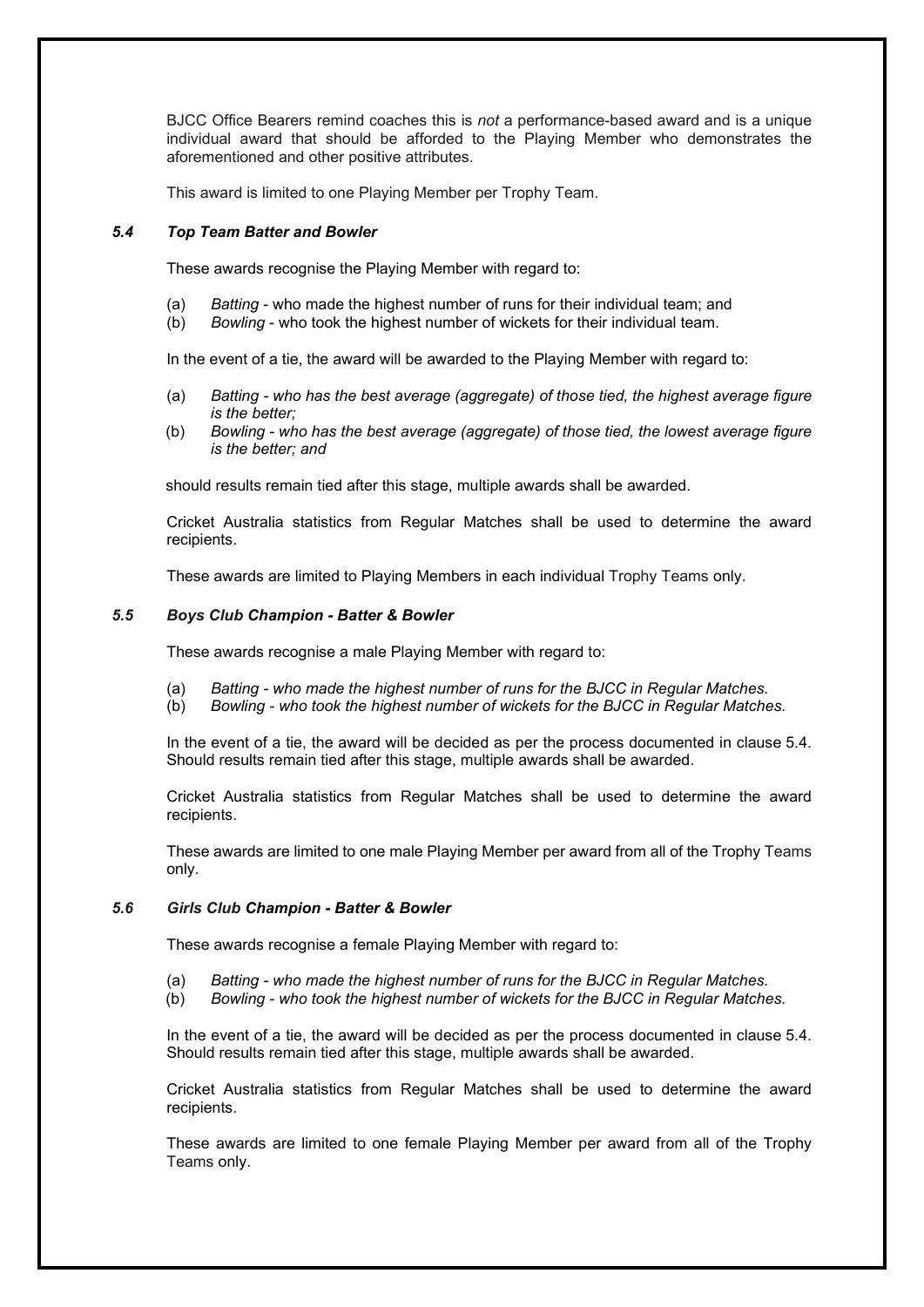# *5.7 Individual Achievements*

# *5.7.1 Hat-trick*

This award recognises any Playing Member who took three (3) consecutive wickets in any match, including finals matches, for the BJCC.

Where possible the 'game ball' used at the time should be retained by the Playing Member's coach and mounted/displayed on the award presented.

#### *5.7.2 Centuries*

This award recognises any Playing Member who made 100 or more runs in a single innings during any match, including finals matches, for the BJCC.

Where possible a copy of the 'scorebook' used at the time should be retained by the Playing Member's coach. An enlarged and framed copy (or an electronic version if applicable) of this record will form the award presented.

#### *5.8 Cec Coultas*

This award recognises the efforts of a BJCC member, which includes: Playing Members, parents/guardians of Playing Members, coaches, a BJCC Office Bearer or a parent/guardian volunteer who made the most outstanding contribution to the BJCC.

Nominations for this award can be submitted by any BJCC member, as outlined in the previous paragraph, to either the President, Vice-President, Secretary, Treasurer or Registrar of the BJCC. Nominations are to include valid grounds for nomination and BJCC members may submit multiple nominations.

The process of determining the recipient of this award is as follows.

The BJCC Office Bearers will confer on all nominations and conduct a secret ballot vote at a Committee Meeting. In the event of a tied vote, the BJCC President will have the deciding vote to determine the recipient of this award.

A secret ballot vote is used in this instance as often BJCC Office Bearers are nominated for this award. A BJCC Office Bearer who is highly unlikely to receive this award will privately tally the votes and make the required arrangements for the presentation of the award.

BJCC Office Bearers are strongly discouraged from revealing the recipient's details, with the exception of a tied vote situation where the BJCC President must be informed, until official presentation of the award.

# *5.9 Miscellaneous Awards*

The BJCC Office Bearers reserve the right to present awards that have not been mentioned throughout this policy, to BJCC members and members of the general community. The BJCC Office Bearers also reserve the right to name and select the item to be awarded.

Awards in this category recognise the efforts made by individuals or community groups involved with or contributing (financially or otherwise) to the greater good of the BJCC, the community of Bedford and the sport in general.

The process of selecting the physical item itself and determining the recipient will be made by the BJCC Office Bearers at a Committee Meeting. The BJCC Office Bearers should come to a unanimous agreement on both item/recipient and where possible maintain secrecy of these details until official presentation of the award.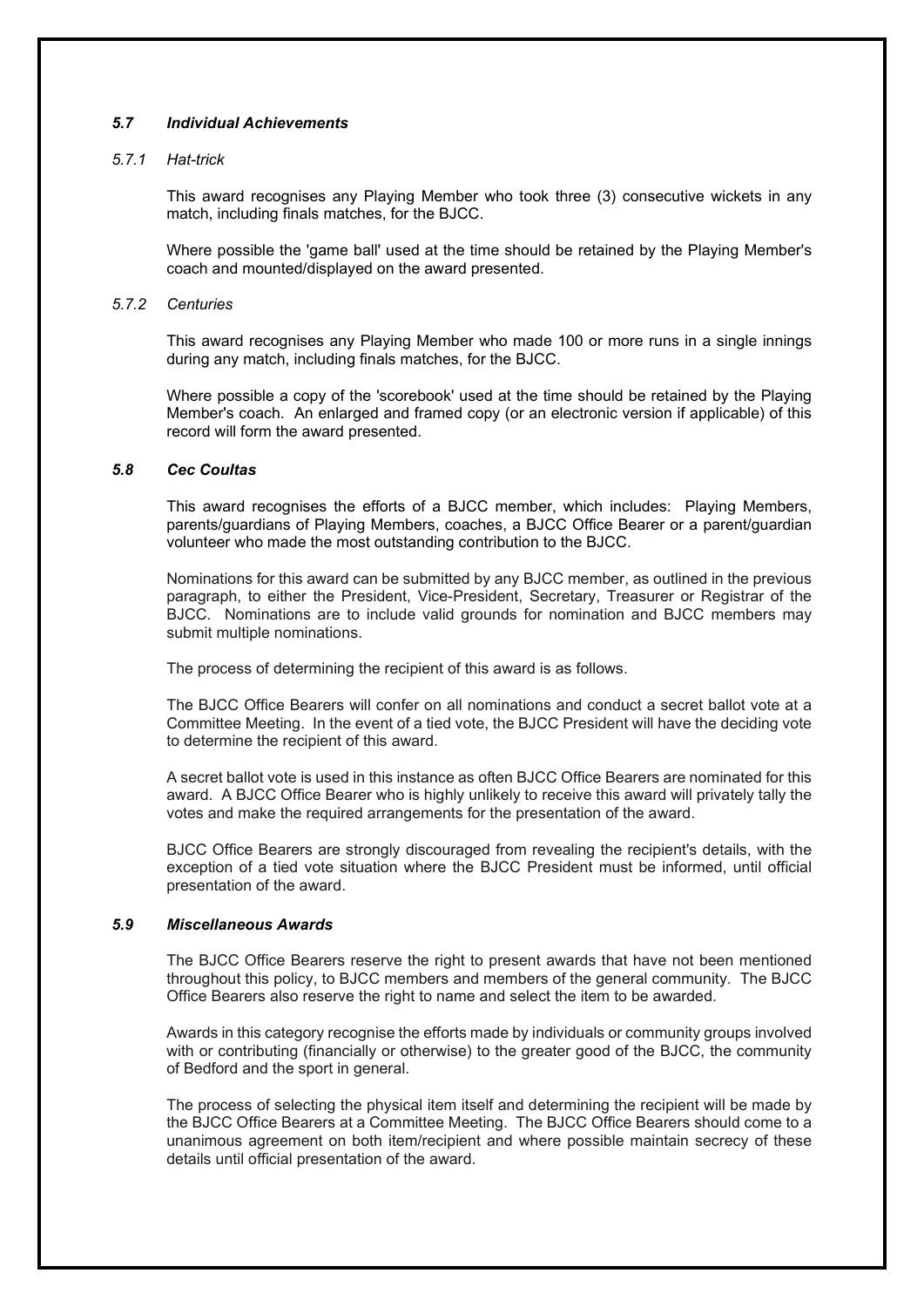# **6. EXCEPTIONS and REVOCATIONS**

#### *6.1 Multiple Individual Awards*

The BJCC Office Bearers recognise many of these awards are based upon statistics of an individual Playing Member and in some instances, it will be inevitable that a Playing Member will receive multiple awards.

It is the BJCC Office Bearers' view that in these instances the Playing Member has proven themselves to be a worthy recipient of multiple awards and are thereby entitled to receive them.

The BJCC Office Bearers remind coaches, in all instances possible, to avoid or refrain from awarding the '*Coach's Award*' to a Playing Member, who by virtue of statistics, is likely to receive another award.

The BJCC Office Bearers reserve the right to re-allocate the '*Coach's Award*' should a Playing Member be the recipient of multiple awards, with the exception of any 'Individual Achievement' awards.

# *6.2 Revocations/Ineligibility*

The BJCC Office Bearers reserve the right to revoke any or all awards previously mentioned, with the exception of 'Individual Achievement' awards. The BJCC Office Bearers reserve the right to deem a Playing Member ineligible to receive an award.

The BJCC Office Bearers recognise many of these awards are based upon the performance and statistics of an individual Playing Member, however the BJCC's values, beliefs and ethos, as per our constitution, will take precedence when awarding any Playing Member an award.

Playing Members who do not display or practice the BJCC's values, beliefs and ethos or display adverse behaviour, may be deemed ineligible or revoked from receiving awards. Such behaviour may include but not be limited to: non-attendance at training, poor sportsmanship, negative comments/sentiments directed at the BJCC, non-adherence to coaching instructions, or abuse (verbal, physical or otherwise) to others.

The process of determining award revocation or ineligibility for awards is as follows.

Coaches who identify Playing Members displaying behaviour contrary to BJCC's values, beliefs and ethos are to advise (either verbally or in writing) the President, Vice-President, Secretary, Treasurer or Registrar.

The BJCC Office Bearers will confer on the information received at a Committee Meeting and decide upon an appropriate course of action that will be conveyed to the parent/guardian of the Playing Member. In some cases, the appropriate course of action may occur in consultation with the coach and/or the parent/guardian of the Playing Member depending on time, place and circumstances.

In all cases, if a Playing Member is deemed to be ineligible or revoked from receiving an award the parent/guardian of the Playing Member will be notified of this prior to the award presentations.

In cases where an ineligible or revoked Playing Member won an award, the award will be awarded to the Playing Member who statistically finished immediately after (second place). In the event of a tie, the award recipient(s) will be determined by the relevant section rules pertaining to the award.